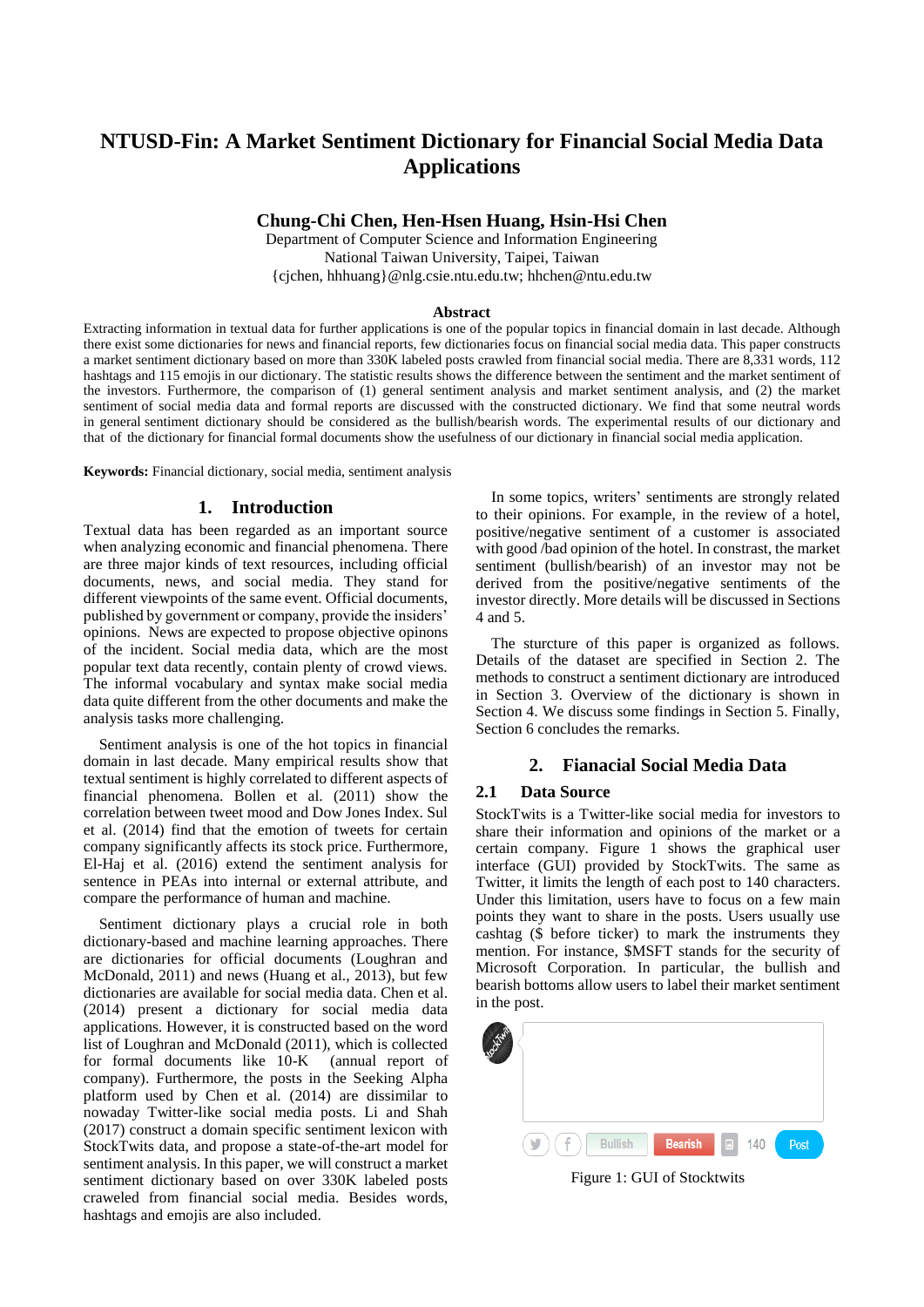## **2.2 Dataset**

From StockTwits, we crawled 334,798 labeled posts from 13,059 users. (The detail about StockTwits API please refer to the related documents <sup>1</sup>.) In total there are  $75,376$  unique words, 3, 041 unique hashtags, and 451 unique emojis in the collection. The distribution of these elements for both sentiments is shown in Table 1.

Since the bull market is much longer and more profitable than the bear market in history, it is reasonable that people tend to find the bullish targets. The other reason for the unbalance distribution may be that short stock is costly than long. Therefore, 95.35% of users had published the bullish posts, while only 44.67% of users had published the bearish posts.

|         | <b>Bullish</b> | Bearish |
|---------|----------------|---------|
| Post    | 289,416        | 45,382  |
| User    | 12,452         | 5,834   |
| Word    | 69.114         | 25,956  |
| Hashtag | 2,507          | 715     |
| Emoji   | 42.7           | 174     |

Table 1 : Distribution of dataset.

#### **2.3 Quality of the Dataset**

The collected dataset in this paper is the large financial social media dataset labeled by the original writers. Compared with the datasets that are labeled by additional annotators, ours is advantageous in the consistency between the text meaning and the label since the writers would not misunderstand the meaning in the posts written by themselves. Therefore, it is reasonable to assume this dataset is a high quality dataset.

#### **3. Methods**

To mine the bullish/bearish sentiment tokens, we applied four methods including chi-squared test, collection frequency, pointwise mutual information, and a convolutional neural network classifier. Before that, we perform the data preprocessing as follows. First, stopwords, punctuations, digits, URLs, user ids, and tickers are removed from the posts. Second, all characters are converted to lowercase. Third, we remove the posts less than 2 words. For example, users may just post one cashtag and give a sentiment label. Finally, the tokens appearing less than *n* times are not taken into consideration, where *n* is set to 100 for words and 10 for hashtags and emojis. We do not perform word stemmings, beacuse we would like to maintain the original results and keep the largest flexibility for the uses of the proposed sentiment dictionary.

#### **3.1 Chi-Squared Test**

Chi-squared test is used to determine if there exist the difference between expected and observed frequency. It is adopted to decide whether the token should be remained in our dictionary with the confidence level set to 95%.

#### **3.2 Collection Frequency-Inverse Document Frequency**

Collection frequency(CF) is calculated as

$$
cf_s(t, D_s) = log(1 + f_{t, D_s})
$$
 (1)

,where *t* is one of the tokens in the list of words, hashtags or emojis, and *s* stands for a sentiment (i.e., bearish or bullish).  $D_s$  is a set of posts labeled as *s*, and  $f_{t,D_s}$  is the frequency of the token  $t$  appearing in  $D_s$ . Inverse document frequency (IDF) is the most common weighting scheme used to extract the keywords of documents.

$$
idfS(t, DS) = log \frac{N_S}{|\{d \in D_S : t \in d\}|}
$$
 (2)

where  $N_s$  is the number of posts in  $D_s$ . Collection Frequency- Inverse Document Frequency (CFIDF) can be computed as follows.

$$
cfidf(t,s) = tf_s(t,D_s) \times idf_s(t,D_s) \qquad (3)
$$

We can obtain the degree of importance of a token according to its CFIDF score in sentiment *s*.

#### **3.3 Pointwise Mutual Information**

Pointwise mutual information (PMI) is used to measure the dependence of the events. With PMI, we can observe how much the token *t* is correlated to the sentiment *s.*

$$
pmi(t,s) = \log \frac{p(t,s)}{p(t)p(s)}
$$
(4)

In order to maintain the information of frequency, we use the probability of the tokens in the dataset to weight pmi as (5), where  $f_t$  is the frequency of the token  $t$  and  $T$  is the total number of tokens in the dataset.

$$
wpmi(t,s) = \frac{f_t}{T} \times pmi(t,s) \tag{5}
$$

## **3.4 Convolutional neural networks**

Convolutional neural networks (CNN) is adopted to train the word embedding of each token in our dataset. The input is the text in a StockTwits post. The output of CNN model is the classification result, i.e., bullish or bearish, of a input post. The sturcture of the model is shown in Figure 2. The loss function is binary cross entropy, and we use Adam algorithm (Kingma and Ba, 2015) to optimize the parameters.



Figure 2: Structure and output size of CNN model

The word embedding scheme with neural network is widely used in natural language processing. We use the CNN model to train a classifier for market sentiment with our dataset, and use the output vector of embedding layer as the representation of each token. We calculate the cosine

<sup>1</sup> <https://api.stocktwits.com/developers/docs>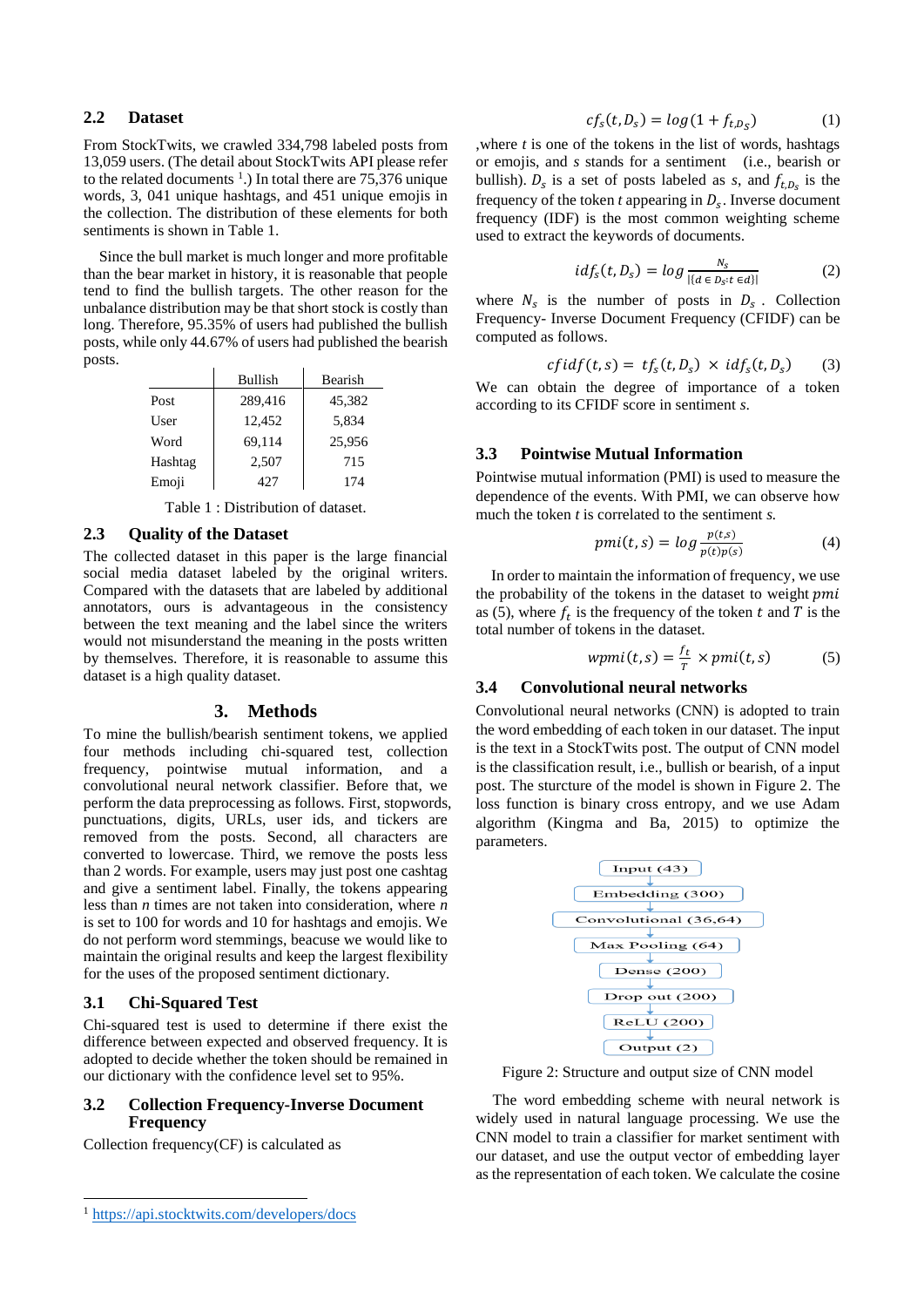|       |        | <b>Bullish</b> |     |                                            |           | Bearish |       |                      |    |         |     |  |
|-------|--------|----------------|-----|--------------------------------------------|-----------|---------|-------|----------------------|----|---------|-----|--|
| Word  |        | Hashtag        |     | Emoji                                      |           |         | Word  | Hashtag              |    | Emoji   |     |  |
| buy   | 14,489 | stocks         | 202 | ☺                                          | 927       | short   | 3,653 | stocks               | 68 | ☺       | 184 |  |
| today | 13,191 | sharkalerts    | 110 | ▴                                          | 518       | going   | 2,094 | noshamenate          | 40 | ځ       | 55  |  |
| like  | 11,624 | bitcoin        | 104 | °,                                         | 517       | stock   | 2,075 | sanofiwasright       | 34 | U       | 35  |  |
| go    | 10,959 | cesium         | 102 | ☺                                          | 332       | like    | 1,989 | mnkdsecinvestigation | 29 | ☺       | 26  |  |
| get   | 10,829 | trading        | 92  | ⊙                                          | 290       | sell    | 1,897 | forex                | 27 | کا      | 24  |  |
| going | 10,203 | bullish        | 71  | ٤                                          | 282       | get     | 1,678 | trading              | 26 | $\odot$ | 21  |  |
| back  | 9,768  | stock          | 71  | $\widehat{\mathbf{O}}\widehat{\mathbf{O}}$ | 242       | lol     | 1,663 | elliottwave          | 16 | ⊙       | 21  |  |
| day   | 9,400  | brachytherapy  | 63  | Θ                                          | 233       | today   | 1,626 | earnings             | 15 | ٤       | 20  |  |
| stock | 8,590  | tradesmart     | 60  | Õ                                          | 210       | back    | 1,595 | scambags             | 15 | Θ       | 20  |  |
| next  | 8,451  | btfd           | 59  | ❀                                          | $186$ buy |         | 1,592 | markets              | 14 | ☺       | 17  |  |

Table 2 : Top 10 highly frequent tokens for sentiments *Bullish* and *Bearish*.

|                 |               | <b>Bullish</b>      |       |              |       | Bearish       |               |                                    |       |              |       |  |
|-----------------|---------------|---------------------|-------|--------------|-------|---------------|---------------|------------------------------------|-------|--------------|-------|--|
| Word<br>Hashtag |               |                     | Emoji |              | Word  |               | Hashtag       |                                    | Emoji |              |       |  |
| bully           | 86.74         | stocks              | 80.19 | 'R           | 82.75 | bye           |               | 64.25 sanofiwasright               | 66.01 | 0            | 60.78 |  |
| dilly           | 86.74         | sharkalerts         | 77.04 |              | 82.23 | <b>l</b> ah   |               | 61.87 stocks                       | 57.22 | ڪ            | 56.64 |  |
| bye             |               | 85.32 bitcoin       | 76.77 | ெ            | 82.14 | liunk         |               | 61.29 noshamenate                  | 56.25 |              | 53.38 |  |
| blah            | 83.87         | cesium              | 76.54 | ☺            | 81.95 |               |               | million 60.89 mnkdsecinvestigation | 52.77 | $\odot$      | 51.40 |  |
| energy          |               | 83.78 trading       | 75.83 | ⊜            | 81.71 | <b>death</b>  | $60.60$ forex |                                    | 51.43 | (€           | 50.47 |  |
| <b>VS</b>       | 83.77         | pebbleproject       | 74.24 | $(\because)$ | 81.36 | <b>bubble</b> |               | $60.53$ trading                    | 51.13 | $\odot$      | 49.33 |  |
| sma             | $83.36$ stock |                     | 73.85 | ٤            | 81.29 | cents         |               | 60.39 elliottwave                  | 46.82 | $(\because)$ | 49.33 |  |
| billion         | 83.32         | bullish             | 73.85 | Θ            | 80.76 | dip           |               | 60.33 scambags                     | 46.19 | Θ            | 48.90 |  |
| candle          |               | 83.18 brachytherapy | 72.85 | ă            | 80.72 | debt          |               | 60.33 earnings                     | 46.19 | $\bigodot$   | 48.90 |  |
| phase           | 82.99         | tradesmart          | 72.43 | Ⅰ₩           | 80.65 | weekly        |               | 60.33 pennymikey                   | 45.50 |              | 47.40 |  |

Table 3 : Top 10 tokens ranking with CFIDF for sentiments *Bullish* and *Bearish*

similarity of each token with the "bullish" and "bearish", and subtact the cosine similarity with "bearish" from the cosine similarity with "bullish" to measure the tendency of each token. The token with positive score is considered to be the token with bullish tendency, and the token with negative score is considered to be the token with bearish tendency.

## **4. Analysis of Dataset**

#### **4.1 Analysis in Single Sentiment**

The top 10 highly frequent tokens of both sentiments are shown in Table 2, respectively. First, we can find that "buy" is the most frequent word used in bullish posts. It is reasonable because the bullish label means a writer expects the price of the metioned instrument will rise, and may write down her/his action or ask the others to buy the mentioned instrument. "buy" is also in the top-10 tokens in bearlish posts. The reason is that it is unlimited for the rising price, but the minimun of the falling price is 0. In some bearish posts like (P1) "buy" is used to mention the buy back price of the instrument. Compared to bullish posts, the writers of bearish posts tend to use "short" but not "sell" to narrate the action they take.

#### **(P1)** *\$SKX if you have profits, sell now and buy back below 30. You will thank me later*

Second, the uses of hashtags in financial social media can be formulated in the following four ways: (1) To tag the instruments they focus on (stock, bitcoin, forex), (2) To

use an unique tag to store their posts (e.g., mnkdsecinvestigation), (3) To label their sentiments (e.g., bullish, sharkalerts, btfd), and (4) To tag the method they used (e.g., elliottwave). Compared to common social media, hashtags are not frequently used in financial social media. Only 1.37% of bullish posts and 1.75% of bearish posts contain at least one hashtag.

Third, emoji is more popular than hashtag in financial social media. Total 2.81% of bullish posts and 1.86% of bearish posts contain at least one emoji. In other domains, e.g., hotel review, the smile emoji stands for positive comment. In contrast, the Face With Tears of Joy  $(\circledcirc)$ emoji gets the first place in both bullish and bearish posts. It is a special phenomenon in sentiment analysis. Since the sentiment of an investor may depend on her/his return from trading, the investor who longs the intrument will feel happy if the price rise, but the investor who shorts the insturment will feel sad in this situation. Therefore, the market sentiment of investors should be discriminated from the positive/negative sentiment of investors in financial social media data. We will show some evidence for this issue in Section 5. Some emojis may not imply sentimentss, for example, Thinking Face  $(\mathcal{G})$  appears in both top-10 lists.

Furthermore, we use CFIDF to calculate the weights of tokens. The results are shown in Table 3. In bullish post, some positive words such as "bully" and "dilly", get the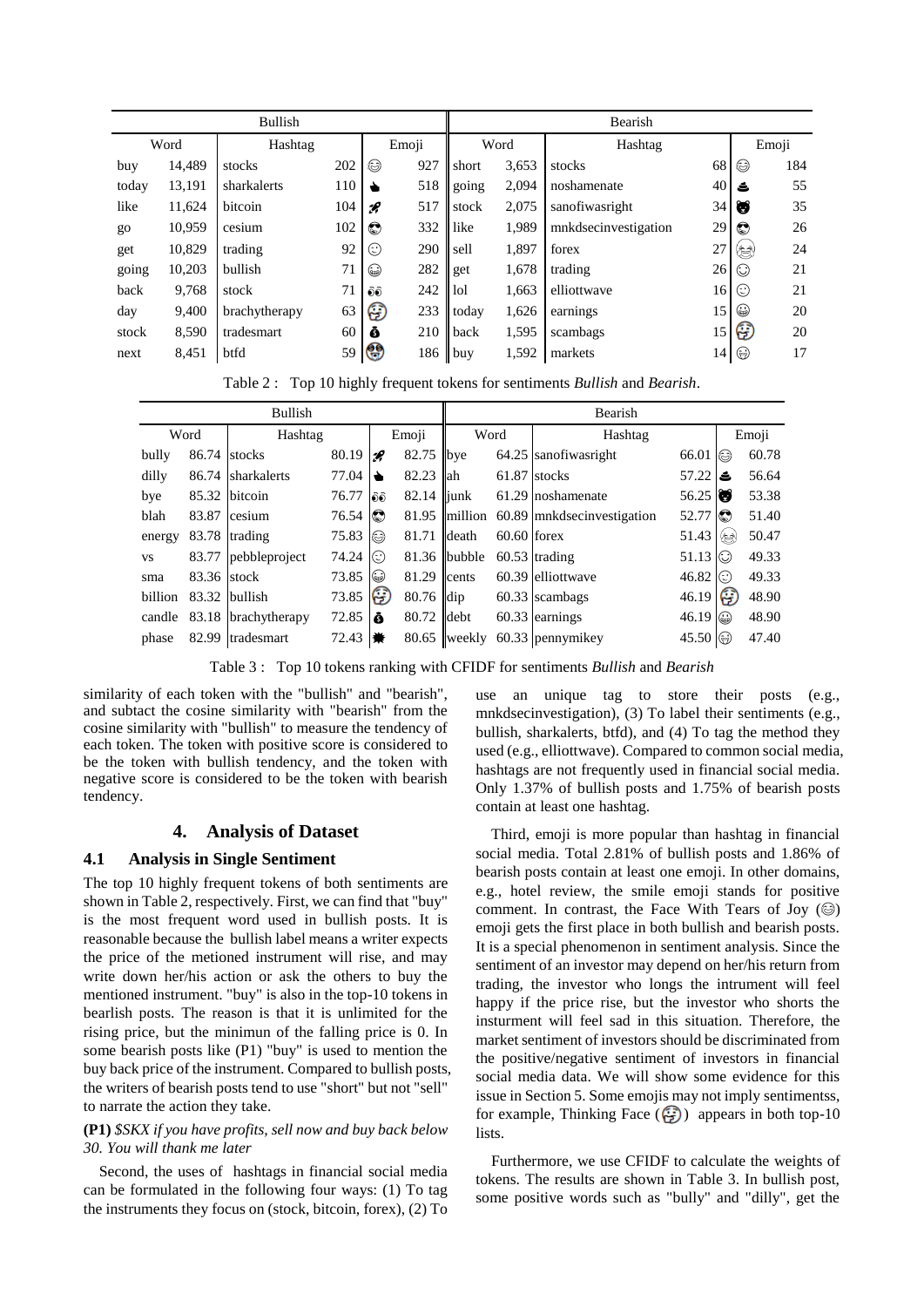first place, and some negative words like "junk", "death" and "dip" are shown in the top-10 list of bearish.

## **4.2 Analysis between Two Sentiments**

To analyze the correlation of tokens and both sentiments, we adopt PMI to sort out the critical tokens. The top-10 results are shown in Table 4. In bullish posts, "dominant", "bully", "blast" and "undervalued" get the front place. If the instrument is described with "undervalued", it is similar to the writer expects that this instrument is bullish. The same case is also shown in bearish posts. The word "overvalued" gets the third place in the list. In bearish posts, "junk",

"garbage", "trash" and "turd" appear in the top-10 list, and these words are considered as negative words, when they are used to described things. Furthermore, "puts", standing for one kind of options that buyers have the right to sell the underlying asset at certain price, is in the bearish list. The emoji results could also show some clues for the writer's sentiments. The Ox  $(\bullet)$  and Airplane Departure  $(\bullet)$ emojis get the front place in bullish posts, and the Down-Pointing Triangle ( $\nabla$ ), Thumbs Down Sign ( $\nabla$ ), Pile of Poo ( $\triangle$ ), and Bear Face ( $\bigcirc$ ) emojis are in the top-10 list of bearish posts.

|              |      | <b>Bullish</b> |      |     |             | Bearish          |  |                           |                |       |      |  |
|--------------|------|----------------|------|-----|-------------|------------------|--|---------------------------|----------------|-------|------|--|
| Word         |      | Hashtag        |      |     | Emoji       | Word             |  | Hashtag                   |                | Emoji |      |  |
| dominant     | 1.22 | buy            | 1.27 | 检   | 1.14        | bagholders       |  | 3.46 mnkdsecinvestigation | 3.53           |       | 4.42 |  |
| bully        | 1.21 | early          | 1.27 | LÄ  | $1.14$ junk |                  |  | 3.45 pennymikey           | 3.53           |       | 3.68 |  |
| updates      | 1.21 | gainers        | 1.27 | ľТ  | 1.14        | overvalued       |  | 3.42 noshamenate          | 3.53           | ڪ     | 3.53 |  |
| runner       | 1.21 | mattel         | 1.27 | Ÿ   |             | $1.14$   pumpers |  | 3.37 sanofiwasright       | 3.53           |       | 2.59 |  |
| binance      | 1.21 | oprah          | 1.27 | \$  | 1.14        | scam             |  | 3.34 scambags             | 3.53 $@f$      |       | 2.01 |  |
| blast        | 1.21 | shortsqueeze   | 1.27 |     |             | $1.14$ garbage   |  | $3.32$ short              | 3.39           |       | 1.82 |  |
| floater      | 1.21 | analyis        | 1.27 | ⊵ا  | 1.14        | pi               |  | $3.25$ scam               | $3.29$ $\circ$ |       | 1.82 |  |
| undervalued  | 1.21 | biotech        | 1.27 | (bd | 1.14        | trash            |  | $3.25$ forex              | $3.04$ $\odot$ |       | 1.67 |  |
| accumulating | 1.20 | blocks         | 1.27 | ☺   | 1.14        | turd             |  | 3.19 market               | 2.75           | ٤     | 1.57 |  |
| blackberry   | 1.20 | boolish        | 1.27 | 9   | 1.14        | puts             |  | 3.11 elliottwave          | 2.40           |       | 1.52 |  |

Table 4 : Top 10 tokens ranking with PMI for sentiments *Bullish* and *Bearish*

|              |      | <b>Bullish</b>    |                      | Bearish |              |                  |      |                  |      |                      |      |
|--------------|------|-------------------|----------------------|---------|--------------|------------------|------|------------------|------|----------------------|------|
| Word         |      | Hashtag           |                      |         | Emoji        | Word             |      | Hashtag          |      | Emoji                |      |
| bully        |      | 1.22 sharkalerts  | 1.34 $\mathscr{R}$   |         |              | 1.15 bagholders  |      | $3.42$ short     | 3.01 | I۴                   | 3.56 |
| updates      |      | $1.22$ club       | 1.34                 | 駦       | $1.15$ liunk |                  |      | $3.41$ scam      | 2.91 | ڪ ا                  | 3.40 |
| runner       |      | 1.22 bullboard    | 1.33                 | 偽       |              | 1.13 lovervalued |      | 3.38 forex       | 2.66 |                      | 2.47 |
| binance      |      | 1.22 dontbeasheep | $1.33$ 66            |         |              | $1.13$   pumpers |      | 3.33 markets     | 2.37 | $\mathbb{G}^*$       | 1.89 |
| blast        |      | 1.22 crypto       | $1.32$ $\frac{1}{2}$ |         |              | $1.12$ scam      |      | 3.30 elliottwave | 2.02 | ⊜                    | 1.70 |
| floater      |      | 1.22 pennystocks  | $1.29$ $\bigodot$    |         |              | $1.12$ garbage   |      | 3.28 futures     | 1.48 | $\left(\cdot\right)$ | 1.69 |
| undervalued  |      | 1.21 blockchain   | 1.28                 | ă       | $1.12$   pig |                  | 3.21 | earnings         | 1.41 | $\odot$              | 1.55 |
| accumulating | 1.21 | moviepass         | 1.28 $\lambda$       |         |              | $1.12$ ltrash    |      | 3.21 stocks      | 1.16 | ۳                    | 1.45 |
| blackberry   | 1.21 | stockmarket       | 1.28                 |         | $1.12$ turd  |                  |      | 3.15 trading     | 0.97 | (CC)                 | 1.40 |
| partnerships | .21  | timestamp         | 1.27                 |         | 1.11         | puts             |      | 3.07 study       | 0.86 |                      | 1.39 |

Table 5 : Top 10 tokens ranking with PMI appearing in both sentiments *Bullish* and *Bearish*

|        |                 | <b>Bullish</b> |      | Bearish |      |              |      |             |      |       |      |
|--------|-----------------|----------------|------|---------|------|--------------|------|-------------|------|-------|------|
|        | Word<br>Hashtag |                |      | Emoji   |      | Word         |      | Hashtag     |      | Emoji |      |
| buy    | 0.01            | stocks         | 0.04 | ☺       | 0.10 | short        | 0.01 | stocks      | 0.04 | ⊜     | 0.20 |
| today  | 0.01            | sharkalerts    | 0.02 | °       | 0.06 | stock        | 0.01 | trading     | 0.02 | ۓ     | 0.04 |
| like   | 0.01            | bitcoin        | 0.02 |         | 0.06 | going        | 0.01 | forex       | 0.01 | ₩     | 0.03 |
| go     | 0.01            | trading        | 0.02 | ☺       | 0.04 | like         | 0.01 | elliottwave | 0.01 | لگا   | 0.03 |
| get    | 0.01            | stock          | 0.01 | ⊙       | 0.03 | <b>Isell</b> | 0.01 | earnings    | 0.01 | ⊙     | 0.02 |
| going  | 0.01            | <b>btfd</b>    | 0.01 | ٤       | 0.03 | -lol         | 0.01 | markets     | 0.01 | ٤     | 0.02 |
| back   | 0.01            | stockmarket    | 0.01 | ெ       | 0.03 | get          | 0.01 | futures     | 0.01 | ☺     | 0.02 |
| day    | 0.01            | club           | 0.01 | ω       | 0.03 | back         | 0.01 | study       | 0.01 | ⊛     | 0.02 |
| shares | 0.01            | study          | 0.01 | Ă       | 0.03 | money        | 0.01 | scam        | 0.01 | 駦     | 0.02 |
| stock  | 0.01            | optionpros     | 0.01 | €       | 0.02 | today        | 0.01 | short       | 0.01 | С     | 0.02 |

Table 6 : Top 10 tokens ranking with WPMI appearing in both sentiments *Bullish* and *Bearish*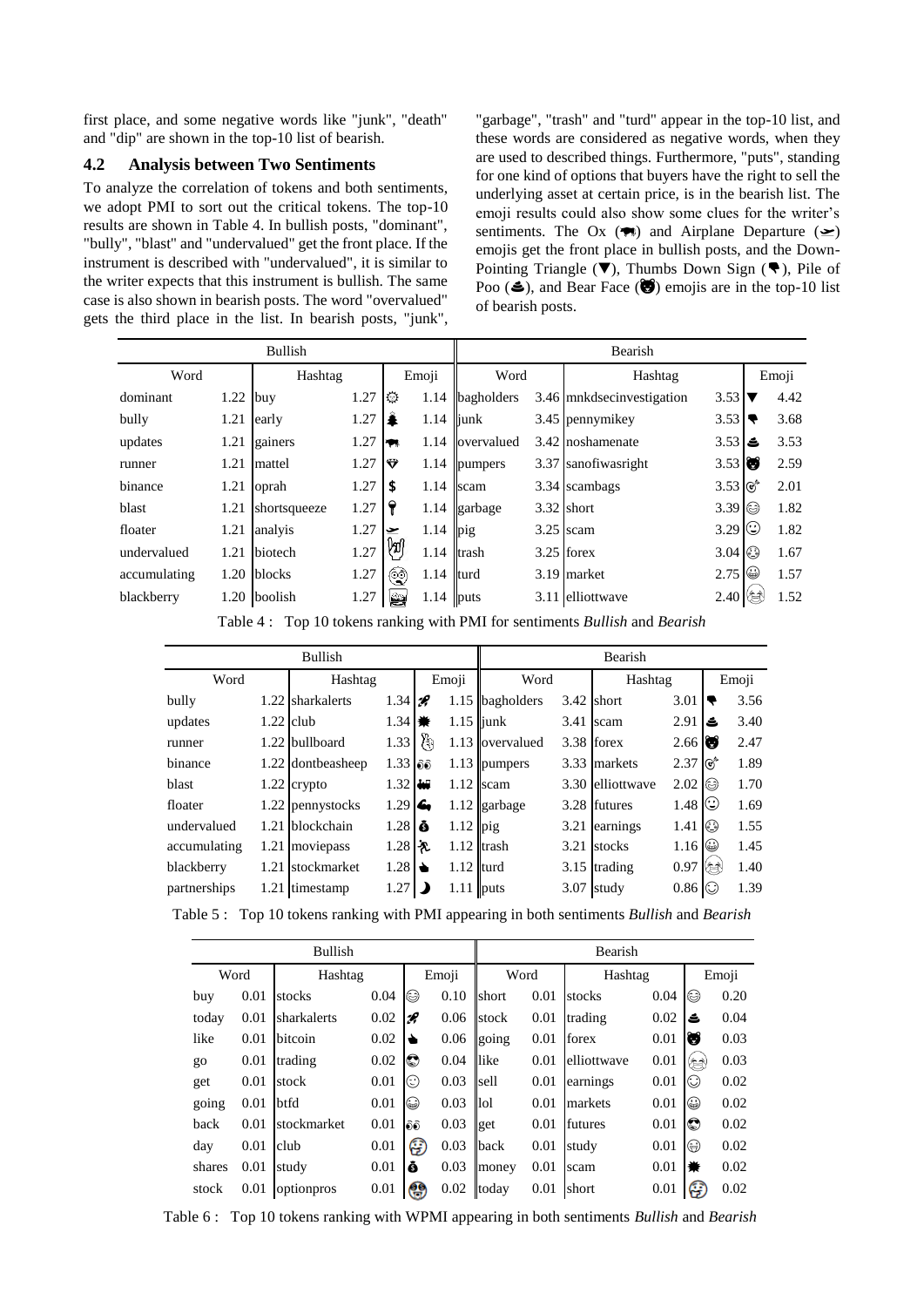|            |  | <b>Bullish</b>       |                    |            | Bearish                          |  |                       |                             |                  |         |
|------------|--|----------------------|--------------------|------------|----------------------------------|--|-----------------------|-----------------------------|------------------|---------|
| Word       |  | Hashtag              |                    | Emoji      | Word                             |  | Hashtag               |                             | Emoji            |         |
| streamline |  | $1.55$ brent         | 1.25 $\ast$        | $1.16$ fuh |                                  |  | -1.55 getyourshinebox | $-1.26$                     | $\mathbb{C}^{n}$ | $-1.10$ |
| dinghy     |  | 1.55 crossover       | 1.23 $\mathbf{w}$  |            | $1.11$ pumptards                 |  | -1.35 timberrrrr      | $-1.23$                     |                  | $-1.07$ |
| bitc       |  | $1.27$ gnx           |                    |            | 1.18 $\sqrt{3}$ 1.11 foolishness |  | -1.28 overpriced      | $-1.22$                     |                  | $-0.99$ |
| awakes     |  | 1.26 buffett         | 1.17 $\lambda$     |            | $1.11$ bleeds                    |  | -1.28 pennymikey      | $-1.22$                     | 64               | $-0.94$ |
| rap        |  | 1.25 overwatch       | $1.15 \otimes$     |            | $1.11$ grasshoppa                |  | $-1.26$ scam          | $-1.18$                     |                  | $-0.93$ |
| brent      |  | 1.25 powerhour       | 1.15 $\mathscr{R}$ |            | 1.11 leeches                     |  | -1.24 overbought      | $-1.18 \oplus$              |                  | $-0.92$ |
| crossover  |  | 1.23 paytheask       | $1.14 \omega$      |            | 1.11 downgraded                  |  | -1.24 overvalued      | $-1.16$                     |                  | $-0.89$ |
| attend     |  | $1.23$ letsgo        | $1.14$ h           |            | $1.11$ timber                    |  | -1.24 bankruptcy      | $-1.16$ . As a set of $\pm$ |                  | $-0.87$ |
| shaken     |  | $1.23$ epyc          | $1.13$ $\star$     |            | 1.09 barev                       |  | -1.24 bitcoinfork     | $-1.15$ <b>O</b>            |                  | $-0.86$ |
| varta      |  | 1.22 wallstreetgames | $1.13$ $\div$      |            | $1.09$ myant                     |  | $-1.23$ forex         | $-1.15$                     |                  | $-0.78$ |

Table 7 : Top 10 tokens ranking with word embedding and cosine similarity for sentiments *Bullish* and *Bearish*

|             |                                                                                    |          | NTUSD-Fin |       |      |       | SentiWordNet |              |  |
|-------------|------------------------------------------------------------------------------------|----------|-----------|-------|------|-------|--------------|--------------|--|
| Word        | Market sentiment Chi squared Bull freq. Bull cfidf Bear freq. Bear cfidf Sentiment |          |           |       |      |       |              | Word ID      |  |
| buy         | 0.59                                                                               | 14711.71 | 14489     | 61.54 | 1592 | 52.32 | 0.00         | buv#1        |  |
| sell        | $-0.98$                                                                            | 3581.53  | 5800      | 71.02 | 1897 | 51.60 | 0.00         | sell#4       |  |
| call        | 0.44                                                                               | 2211.63  | 2259      | 78.16 | 277  | 59.76 | 0.00         | call#13      |  |
| put         | $-0.49$                                                                            | 973.82   | 1326      | 80.52 | 310  | 59.59 | 0.00         | put#1        |  |
| overvalued  | $-3.42$                                                                            | 1625.99  | 54        | 71.49 | 172  | 59.75 | 0.25         | overvalue#1  |  |
| undervalued | 1.21                                                                               | 1095.06  | 844       | 81.71 | 9    | 40.81 | $-0.38$      | undervalue#1 |  |

Table 8 : Comparision of NTUSD-Fin with SentiWordNet

To do the in-depth analysis, the tokens that appear in the posts of both sentiments are shown in Table 5. The results of hashtag and emoji of bullish posts are different from the results in Table 4. The hashtag "sharkalerts" gets the first place in the hashtag result. Moreover, none of emoji is the same as the emojis in Table 4. Rocket  $(\mathcal{B})$ , Steam Locomotive  $(\biguplus)$  and Flexed Biceps  $(\biguplus)$  are highly related to bullish. Moreover, we add the frequency information with WPMI, and the results are shown in Table 6. With frequency information, WPMI tends to pick out the general tokens. Most of tokens in Table 6 are the same as those scored with frequency in Table 2. Therefore, comparing with frequency and WPMI, the results scored by PMI contain most of specific tokens for market sentiment.

The top 10 tokens ranking by cosine similarity based on on word embedding for both "bullish" and "bearish" are listed in Table 7. Some tokens are different from those proposed by the other methods. The word, "downgraded", is picked out by this scoring method in bearish words, and the "overpriced", "overbought" and "overvalued" hashtags show high tendency toward bearish.

## **4.3 Dictionary Format**

Because different information may have dissimilar usage, our dictionary provides various scoring methods including frequency, CFIDF, chi-squared value, market sentiment score and word vector for the tokens. Only the tokens appeared at least ten times and shown significantly difference between expected and observed frequency with chi-squared test are remained in our dictionary. The

predetermined significance level is 0.05. The market sentiment score is calculated by substracting the bearish PMI from the bullish PMI. There are 8,331 words, 112 hashtags and 115 emojis in the constructed dictionary, NTUSD-Fin. Some examples are shown in Table 8. The distribution of these elements for both sentiments is shown in Table 9.

|         | <b>Bullish</b> | Bearish |
|---------|----------------|---------|
| Word    | 6,670          | 1,661   |
| Hashtag | 97             | 15      |
| Emoji   | 103            | 12      |

Table 9 : Distribution of NTUSD-Fin.

#### **5. Discussion**

First, we discuss the gengeral sentiment and the market sentiment in financial social media. As we mentioned in Section 4, for the sentiment analysis in hotel reviews, the positive/negative sentiment of a writer is associated with a good/bad opinion of the hotel. This case is the same in movie reviews and product reviews. However, the sentiment of the investors may depend on the positions they hold. Therefore, the positive sentiment of the investor does not imply the bullish market sentiment for the mentioned target of this investor. It is worth distinguishing the market sentiments of the investors from the sentiments of the investors. To in-depth analysis, we compare the market sentiment scores with the sentiment scores in SentiWordNet 3.0 (Baccianella et al., 2010), a dictionary annotated with sentiments of all synsets in WordNet (Fellbaum, 2005) in Table 8. The results show the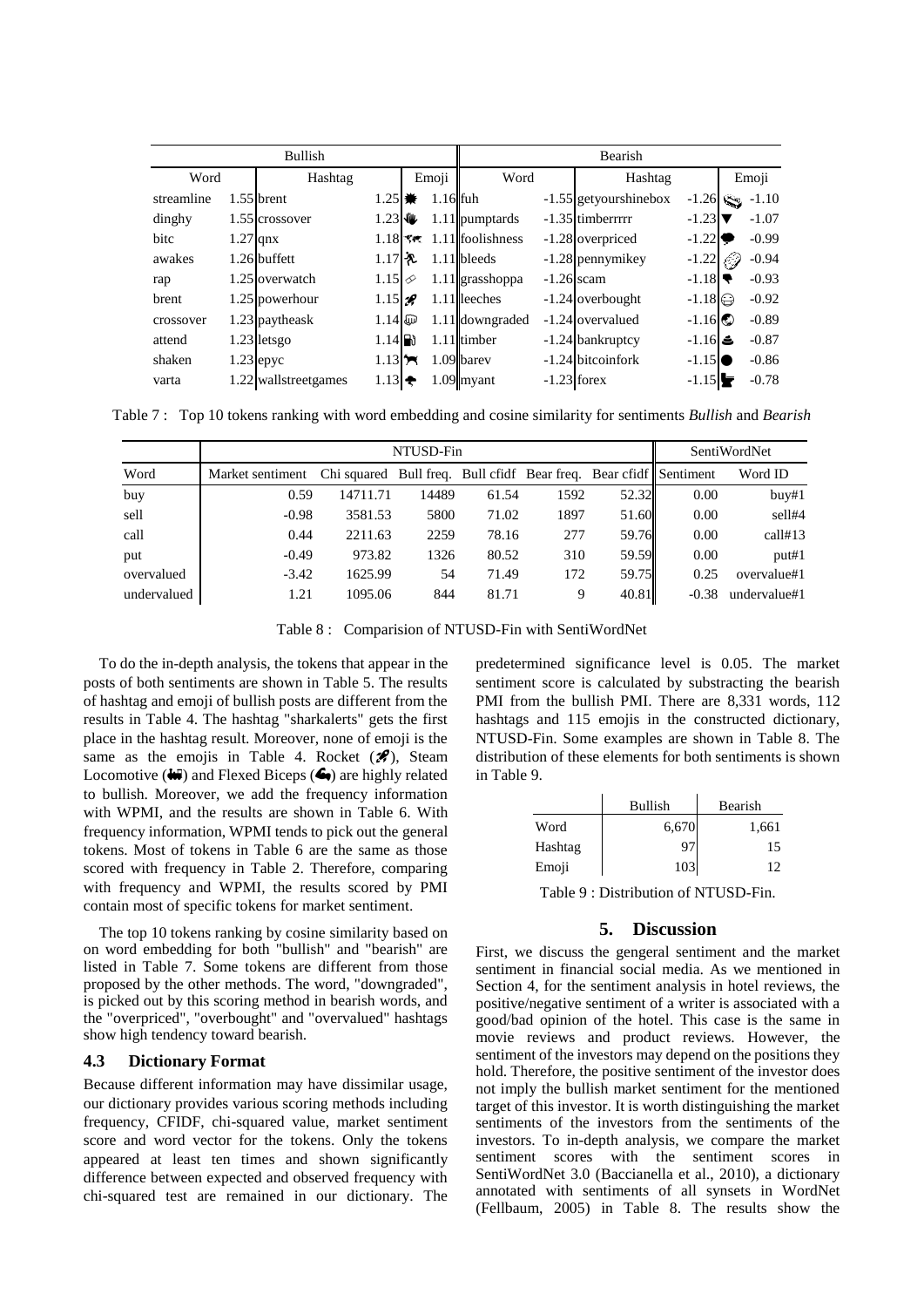differences between general sentiments and market sentiments. For instance, "buy" and "sell" are neutral words in SentiWordNet, but they get the positive and the negative market s scores in our dictionary, respectively. (P2) shows a bullish instance containing "buy", and (P3) shows a bearish instance containing "sell". With dictionary-based approach with SentiWordNet, the sentiment scores for both posts are zero. In contrast, the market sentiments provided by our dictionary are 0.64 and -0.93, suggesting correct information for market sentiments of investors. The words "call" and "put" are examples to show a similar phenomenon.

#### **(P2)** *\$CHGG buy while you can...* **(P3)** *\$CADC sell*

In addition, the scores of "overvalued" and "undervalued" in our dictionary are opposite to the scores in SentiWordNet. This result shows the different between market sentiment and common sentiment. Because the price of overvalued instruments is expected to fall down, and the price of the undervalued instrument is expected to rise up, it is reasonable to be considered as bearish word and bullish word in financial data. However, "overvalue" and "undervalue" are the same as overestimate and underestimate in SentiWordNet, and get the positive and negative sentiment scores. The evidence illustrates the difference between general sentiment and market sentiment. (P4) and (P5) are the posts that will be misled by using SentiWordNet.

## **(P4)** *\$WTW very overvalued like \$HLF* **(P5)** *\$MTBC so undervalued at these prices*

Second, we compare the words in our dictionary with those in the dictionary for formal documents in finance (Loughran and McDonald, 2011). There are 354 positive words and 2,355 negative words in their dictionary, and only 152 positive words and 329 negative words appear in our dictionary. This circumstance shows that the words used by investors in social media are different from those used in formal documents such as 10-K annual reports. Besides, "easy" is a positive word in the their dictionary, but gets a negative market sentiment score in our dictionary. It implies that not only the words are different between social media data and annual reports, but also the tendency of market sentiment of the same words may also different.

|                       | Micro Macro |       |
|-----------------------|-------------|-------|
| Loughran and McDonald | 21.67 23.02 |       |
| NTUSD-Fin             | 61.23       | 40.22 |

Table 10 : Dictionary-based experimental results. (%).

Furthermore, we use dictionary-based model to test the performance of the dictionary of Loughran and McDonald (2011) and our dictionary. We use the number of positive words minus the number of negative words in the dictionary to score the sentiment of each tweet. The tweets get positive (negative) score will be considered as bullish (bearish) instances, and the tweets with zero score will be considered as neutral instances. SemEval-2017 Task 5 dataset (Cortis et al., 2017), which was collected from Twitter and StockTwits, is adopted for this experiment. In order to confirm all instances are discussing financial instruments, each instance contains at least one cashtag. There are total 2,030 instances in this dataset, including 1,318 bullish instances, 676 negative instances, and 36 neutral instances. Table 10 shows the micro- and macroaveraged F-score of both dictionaries. Our dictionary outperforms Loughran and McDonald's dictionary, which is constructed for formal documents. The experimental results shows the usefulness of the media-oriented dictionary.

In summary, the usage of the NTUSD-Fin dictionary is different from that of general sentiment dictionaries from several aspects. The purpose of this dictionary is to capture the market sentiment of the investors for the mentioned instruments in the social media platform, but not to predict the sentiments of the investors.

## **6. Conclusion and Future Work**

In this paper, we distinguish the market sentiment of investors from the sentiments of investors. Not only the emoji shows the evidence of this phenomenon, the comparison with general sentiment dictionary shows too. The constructed market sentiment dictionary is based on a large-scale labeled data from financial social media. Words, hashtags and emojis are included in the dictionary. The POS tagging and the meaning of the words will be added in the future version. Our dictionary<sup>2</sup> is publicly available for research purpose.

## **7. Acknowledgements**

This research was partially supported by Ministry of Science and Technology, Taiwan, under grants MOST 107- 2634-F-002-011-, MOST 106-3114-E-009-008- and MOST 105-2221-E-002-154-MY3.

## **8. References**

- Baccianella, S., Esuli, A., & Sebastiani, F. (2010). SentiWordNet 3.0: An enhanced lexical resource for sentiment analysis and opinion mining. In *Proceedings of the Seventh Conference on International Language Resources and Evaluation (LREC'10)*, pages 2200–2204.
- Bollen, J., Mao, H., & Zeng, X.J. (2011). Twitter Mood Predicts the Stock Market, *Journal of Computational Science*, 2(1): 1–8.
- Chen, H., De, P., Hu, Y. J., & Hwang, B. H. (2014) Wisdom of Crowds: The Value of Stock Opinions Transmitted Through Social Media. *Review of Financial Studies* 27: 1367–1403.
- Cortis, K., Freitas, A., Daudert, T., Huerlimann, M., Zarrouk, M., Handschuh, S., & Davis, B. (2017). Semeval-2017 task 5: Fine-Grained Sentiment Analysis on Financial Microblogs and News. In *Proceedings of the 11th International Workshop on Semantic Evaluation (SemEval-2017)*, pages 519-535.
- El-Haj, M., Rayson, P. E., Young, S. E., Walker, M., Moore, A., Athanasakou, V., & Schleicher, T. (2016). Learning tone and attribution for financial text mining. In *Proceedings of the tenth International Conference on Language Resources and Evaluation (LREC'16)*, pages 1820-1825.
- Fellbaum. C. (2005) Wordnet and wordnets. In K. Brown, editor, *Encyclopedia of Language and Linguistics*, pages

<sup>2</sup> <http://nlg.csie.ntu.edu.tw/nlpresource/NTUSD-Fin/>